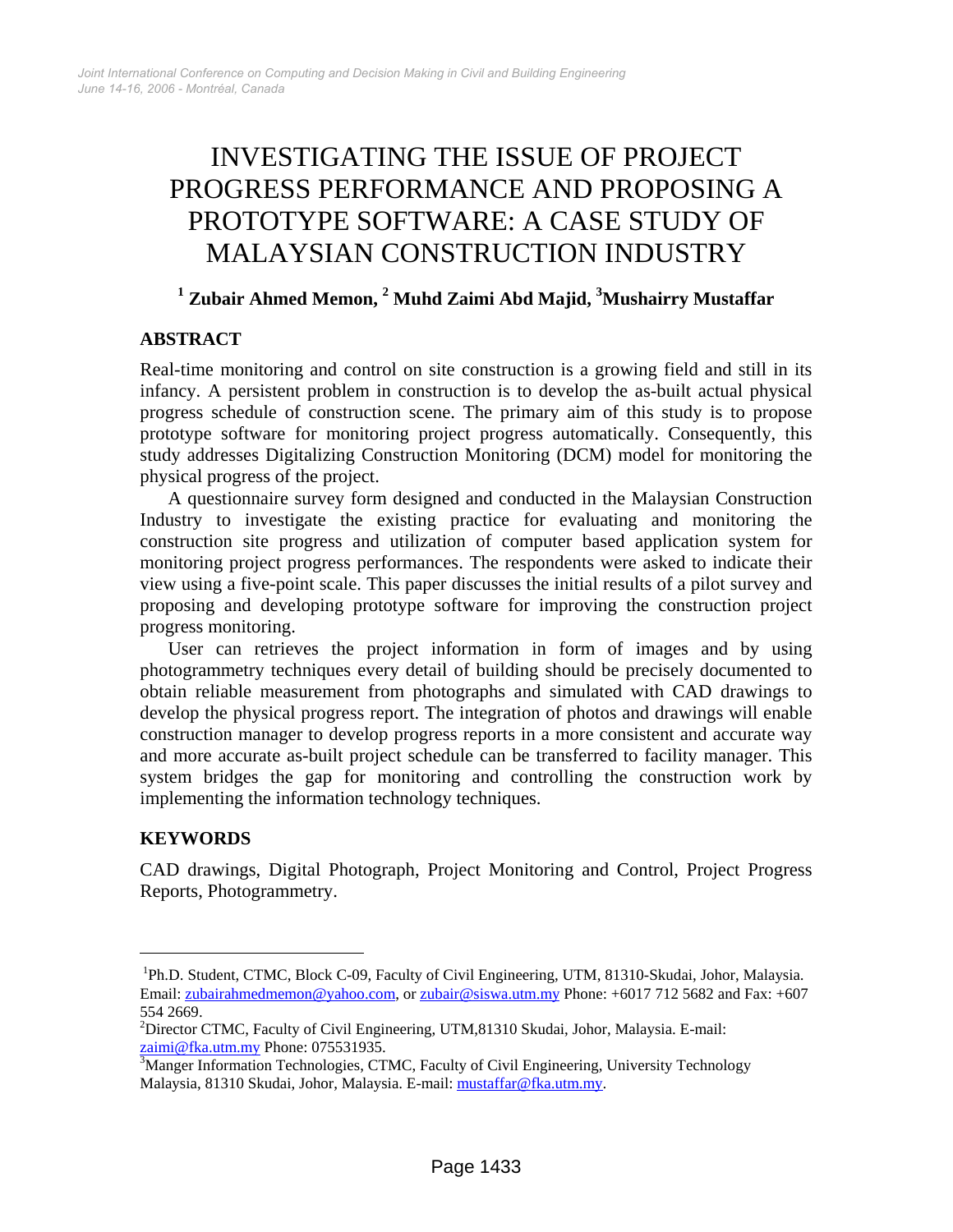# **INTRODUCTION**

It is widely recognized that construction is an information intensive and complex industry. Traditional computational techniques have failed our industry because of the shear number of information interfaces and complex relationships. The proliferation of mega projects that transcend traditional boundaries, cross cultures, and span disciplines has increased the need for more rigorous evaluations of the projects and their management (Kumaraswamy 1993). Present trend and proliferation towards multiparticipant mega projects have heightened the need for effective and efficient evaluation and monitoring by stakeholders. Effective and systematic monitoring and control of information flow is a critical ingredient through the life cycle of construction projects, such as control of information to describe the required work, support decision making and analyzing the physical progress (Syed 1998). 'Evaluation' is usually taken to be the post-project assessment of a completed project, as opposed to 'project appraisal', which is its pre-project feasibility assessment and 'monitoring' refers to reviews of ongoing projects as defined by (Kumaraswamy 1996). However, this research study extends the concept of evaluation to include monitoring, so that it broadly covers all project reviews against established performance targets. Progress reporting involves the recording of construction achievements for detection of deviations from actual plan and for forecasting project performance This paper focuses on the issue of evaluation and monitoring of construction project and developing a systematic model considering the Malaysian construction industry's viewpoint.

The need has long existed for tools to streamline the job of systematic evaluation and monitoring for management of construction activities. Although manual, paper-based information flow on construction projects still dominates, computers are increasingly becoming a central component of project information systems. Several areas in construction management, such as scheduling, estimating, cost control, and accounting, employ well-established computer applications. To carryout the laborious calculations and data tracking for these tasks, they represent a small portion of the day-to-day construction management activities. A questionnaire survey form designed and conducted in the Malaysian Construction Industry to investigate the existing practice for evaluating and monitoring the construction site progress and utilization of computer based application system for monitoring project progress performances. This paper addresses, a different class of computer application for construction management, namely for managing the monitoring and evaluating system for construction projects and improving progress reporting and control system by incorporating detail information from site photos and AutoCAD drawings.

A questionnaire survey form designed and conducted in the Malaysian Construction Industry to investigate the existing practice for evaluating and monitoring the construction site progress and utilization of computer based application system for monitoring project progress performances. To design the questionnaire survey form the intensive literature review and unstructured interview with experts and practitioners was carried out. In the questionnaire survey form, the Likert scale and ranking in order on a single issue were the three most common assessment approaches used. Most of the data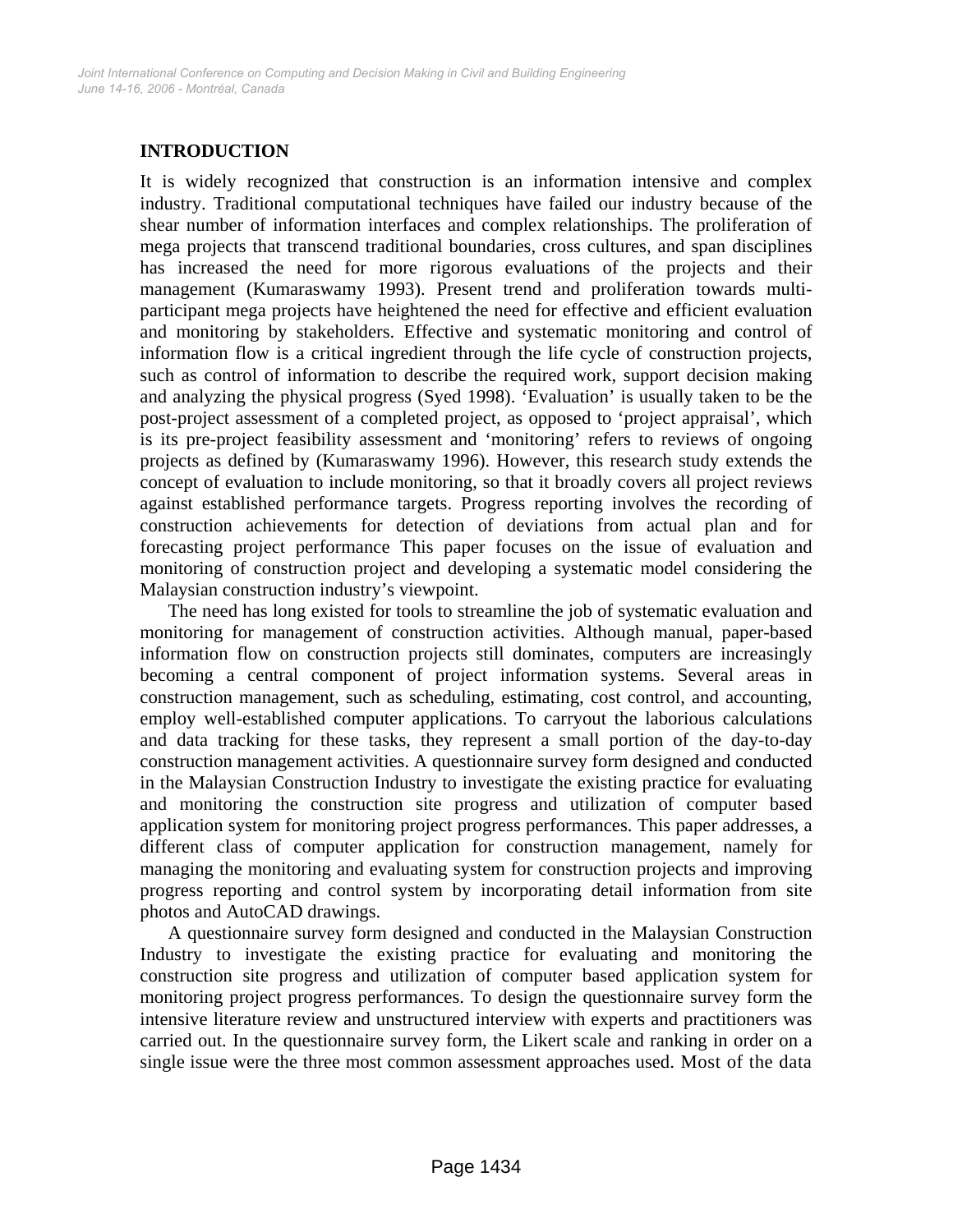obtained from the questionnaire survey was analysed using relative weight method, which was explained by Abd.Majid (1997).

## **EXISTING COMPUTER-BASED PROJECT MONITORING AND EVALUATION SYSTEMS**

This section provides a brief overview of several studies reported in the literature related to the information system for construction projects. A number of commercial software packages that are related to this topic are also listed.

Using a relational data model, a first attempt was made to integrate the existing systems. CAD/Construction Information Management System (CADCIMS) represents a new way of information integration which allows design information in CADD to be integrated with a construction information framework (Stumpf et al.1995). CADCIMS was developed using Microsoft Access V2.0, a relational database management system in the Microsoft Windows environment and integrated with existing commercial or research prototype systems. To develop the as-built schedule of the progress MCACES database was linked via open database connectivity (ODBC) to provide historical cost and productivity information. The purpose of CADCIMS was to build an information framework to capture, store, retrieve, and manage the as-built information, including multimedia data types, and to provide facility operation and maintenance personnel with accurate construction information. Chehayeb and AbouRizk (1995) discussed about the Simulation-based project control (SimCon) that provides the basis for implementing the progress reporting and control in a simulation model and develop the progress report by exception capability from a hierarchical breakdown structure that will minimize progress reporting at the very detailed level. SimCon is implemented using object-oriented concepts, event driven programming, relational database and a simulation engine. The basic current progress reporting mechanisms focus on reporting progress at the lowest level of detail in Work Break down Structure (WBS). SimCon presents a methodology of improving hierarchical representation of project information that allows simulation-based project control.

Stumpf et al. (1998) proposed Digital Hardhat (DHH) system at U.S. Army Corps of Engineers. The DHH technology enables dispersed users to capture and communicate multimedia field data to collaboratively solve problems, and collect and share information. The DHH is a pen-based personal computer with special Multimedia Facility Reporting System software that allows the field representative to save multimedia information into a project-specific database, which is then accessible to others through the World Wide Web. Results of the DHH system shows that the system improves the documentation of site conditions by integrating multimedia and database technologies.

Abeid et al. (2003) developed an automated real-time monitoring system PHOTO-NET II (so-called web-based system) for construction projects programmed in a Delphi Environment (object-oriented Pascal-based visual programming language). This system links time-lapse digital movies of construction activities, critical path method (CPM) and progress control techniques to show the planned versus actual schedules. PHOTO-NET II connects archived film clips to schedule and progress information to minimize the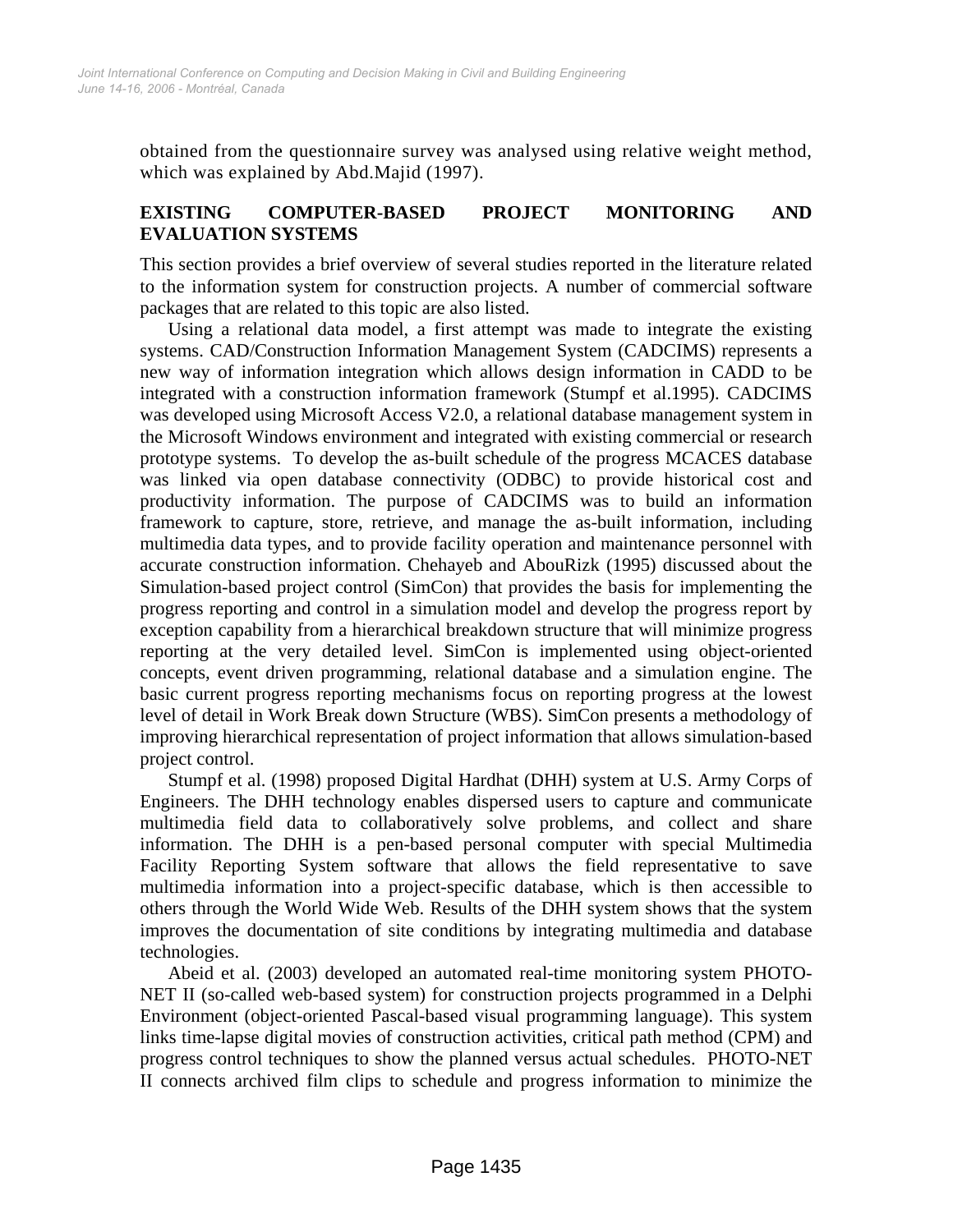occurrence of construction disputes. This system uses the Internet as a communication medium between the cameras and the remote computer(s) and the ability to control the playback frame rate when playing back the time-lapse movies. In the end product this system displayed two dynamic diagrams: (1) the planned versus actual schedules in a bar chart format; and (2) the planned versus actual percentage of completion in a histogram format.

Cheung et al. (2004) described a Web-based construction project performance monitoring system (PPMS) to exercise the construction project control and as a project monitoring tool. He used eight different categories for project performance measurement and establishes performance indicators and their measurement. The data are stored in a centralized database and project performance data are provided by contractors via Internet. The PHP Hypertext Processor was adopted as the programming language for the PPMS to facilitate interactive interfaces and supports powerful databases. The smooth functioning of the PPMS relies heavily on the internet and the databases system.

The existing computer-based construction management tools seem to provide a wide variety of functions to manage design and construction information. However, manual and paper-based information flow on construction projects still dominates. In view of the above, an automated construction monitoring system DCM is proposed, discussed and tested in following sections. In essence, the DCM makes use of the Digital images, AutoCAD drawings and planned bar chart to streamline the monitoring process and therefore enables speedy and convenient data and dissemination.

### **CONDUCTING SURVEY**

For this work, the common methods and process of project evaluation and monitoring were identified through an intensive literature review and unstructured interviews with professionals and project managers. In order to identify the most significant category, a preliminary survey was conducted in the Malaysian Construction Industry. A total of 150 contractors selected randomly from the list of Construction Industry Development Board (CIDB) of Grade VII and questionnaire was delivered via post and forty six responses were received. The questionnaires were completed by directors, project managers, and site managers.

The questionnaire was designed into two sections: the first section consists of general information about the respondent's organization and second section obtained information about the current practice for monitoring the project progress in the Malaysian

Construction Industry. The main intention of this survey was to highlight and produce the common methods and processes of project progress evaluation and monitoring and also to know the existing computerized project progress monitoring system. The result of questionnaire survey will help to propose the system for digitalizing construction monitoring.

#### **ANALYSIS AND RESULTS**

The next logical step, after collecting the information was to analyze available data. The relative weight method was used to identify the most critical factor for evaluating and monitoring the construction project progress for Malaysian Construction Industry.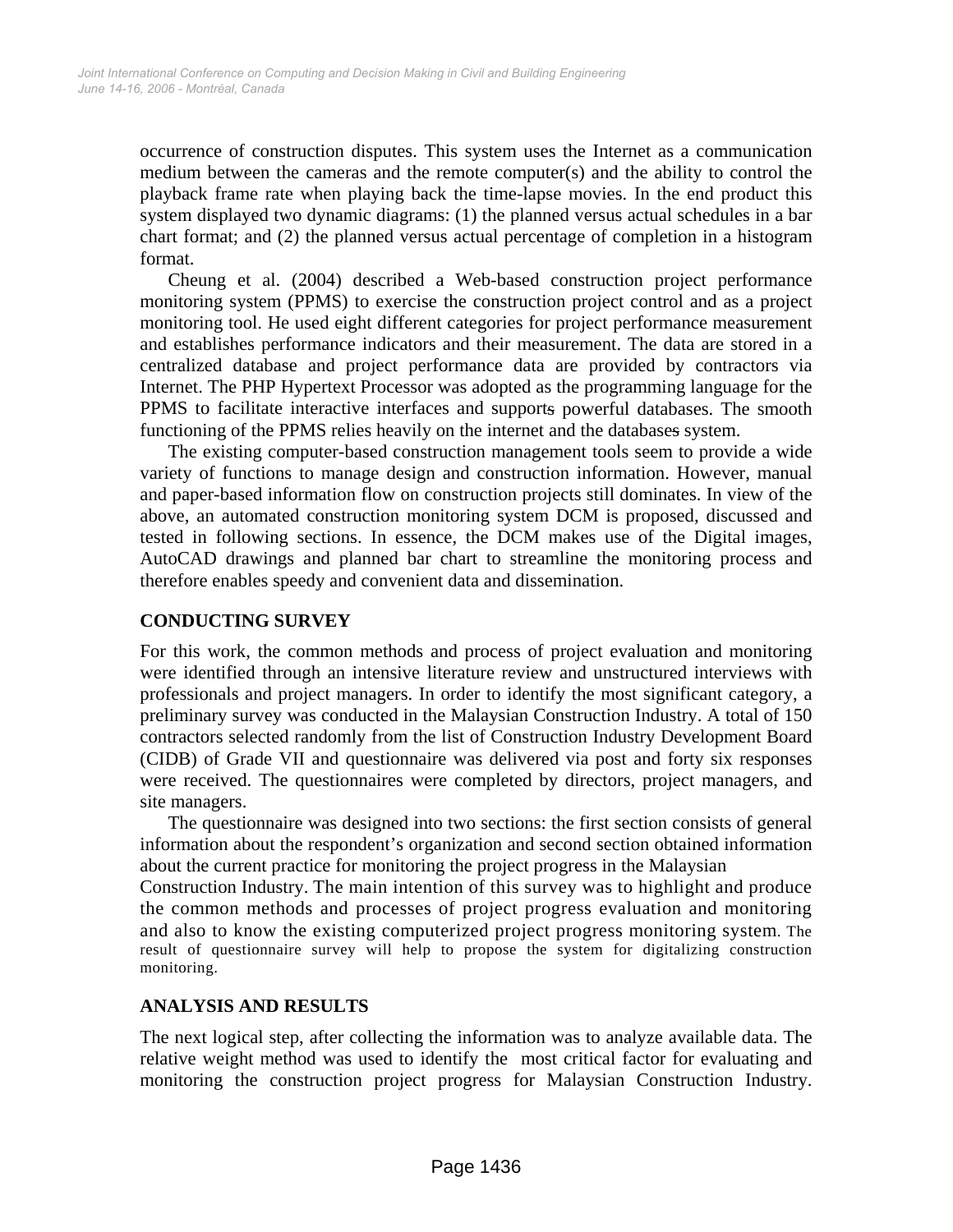Abd.Majid (1997) described in detail about the average index method based on the following formula.

Average Index = 
$$
\left[\frac{\sum_{i=1}^{5} a_i x_i}{5\sum_{i=1}^{5} X_i}\right]
$$
 where:

 $a_i$  = Constant expressing the weight given to i;

 $x_i$  = Variable expressing the frequency of the response;

 $i = 1,2,3,4,5.$ 

Based on the results of the preliminary questionnaire as shown in Appendix A, the projects performance monitored by using schedule/time plan in the range of very frequently and having mean score of 4.109 percentage. The process for monitoring the project progress by utilizing the easily available scheduling software such as Microsoft project and Primavera P3 in the range of very frequently and having mean score of 3.935 percentage. However, for computerized Applications system for project progress monitoring, no suggested method falls under the very frequently or frequently category, only SKALA having mean score of 2.022 percentage under the slightly frequently category.

The result of the questionnaire survey initially conclude the need of proposing and developing a software package, which evaluate and monitor the project progress automatically and update the progress bar chart automatically. The following sections of this paper discuss the proposed monitoring system.

#### **FRAMEWORK FOR THE PROPOSED MODEL**

As illustrated by the preceding discussion, numerous studies have focused on information flow throughout construction projects monitoring, and a number of computer programs have been developed to support this area. However we have not found a thoroughly comprehensive treatment of the construction site photographs and drawings of construction projects, particularly as they relate to computer support tools. Further more we are interested in examining how issues of project monitoring fit within a larger context of integrated project management systems and standard data models for representing and exchanging all forms of project progress information among all project participants. The research reported in this paper took a step towards this objective by attempting to simulate the 3D Model from digital photographs and 3D AutoCAD drawings of super structure concrete elements specially beams and columns.

This system did address some areas not covered by other existing systems mentioned above; a major objective of the system was to serve as a focal point for collecting and analyzing data about project physical progress and flows for integrated computer systems rather than create a new class of software application. Several researchers have addressed different aspects of development methodologies for monitoring system (Dzeng et al. (2005), Chau et al. (2004), Kang et al. (2004), Cheung et al*.* (2004), Abeid et al. (2003), and Saad (1999)). On the basis of these researchers' recommendations, a framework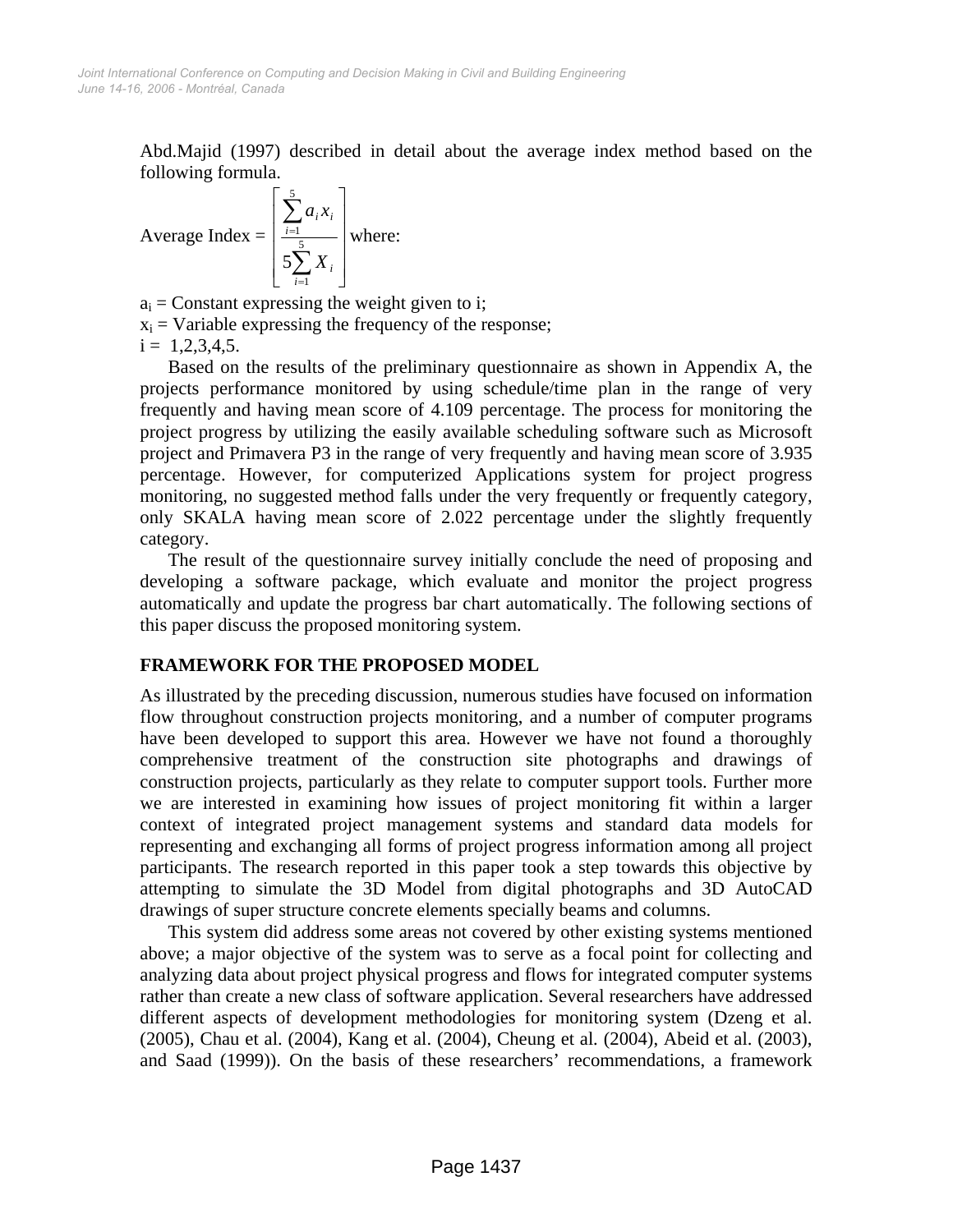model is proposed as shown in Figure 1. The model includes four phases: Input data requirements, Data process procedure, out put and action. Each phase of the proposed model includes different steps and procedures and identifies its final product.

### **Phase-I (Input the data):**

In the phase-I, user will have to input the general project information such as title of the project, users' information and etc. By pressing the submit icon, user is required to add the data as an input of the planned bar-chart, 3D CAD drawing and 3D Model developed from digital images. The uploaded information will be processed in the phase II of the proposed framework.

#### **Phase II (Process the uploaded Data):**

In this phase the database is developed from 3D CAD drawings and from digital images and showing 3D coordinates values. The algorithm is developed for detecting 3D coordinate information automatically from 3D CAD drawings and other algorithm is developed to capture the information from planned schedule of work activities such as planned start and finish date and duration of activities. The Relational Database Management System (RDBMS) is developed which contains the 3D coordinate values from 3D CAD drawings of all the structural members, in our case beams and columns only. 3D coordinate values from the 3D Model of digital images captured from construction site are calculated. The information from the 3D Model of digital images is uploaded in the database as construction work progresses, weekly or fortnightly or considering the nature of construction work. The database developed from CAD drawings are called Primary database and from digital images are called secondary database. Once the database is uploaded, the simulation process will start which will calculate the actual progress of work by simulating the 3D coordinate values and will calculate the progress of work in percentage. The result of simulation process will be viewed in the Microsoft project bar chart as an Output of the process.

#### **Phase III (Out Put result):**

During the phase III, the out put result of simulation process will be viewed. Microsoft project will show the comparison of planned schedule and actual progress of work.

#### **Phase IV (Action):**

Based on the information gathered at previous phase, phase-IV suggests the action or any remedial measure to over come the problems related to progress of construction. The scope of this research is limited up to phase III and to suggest an appropriate action, which is to be carried out in further studies.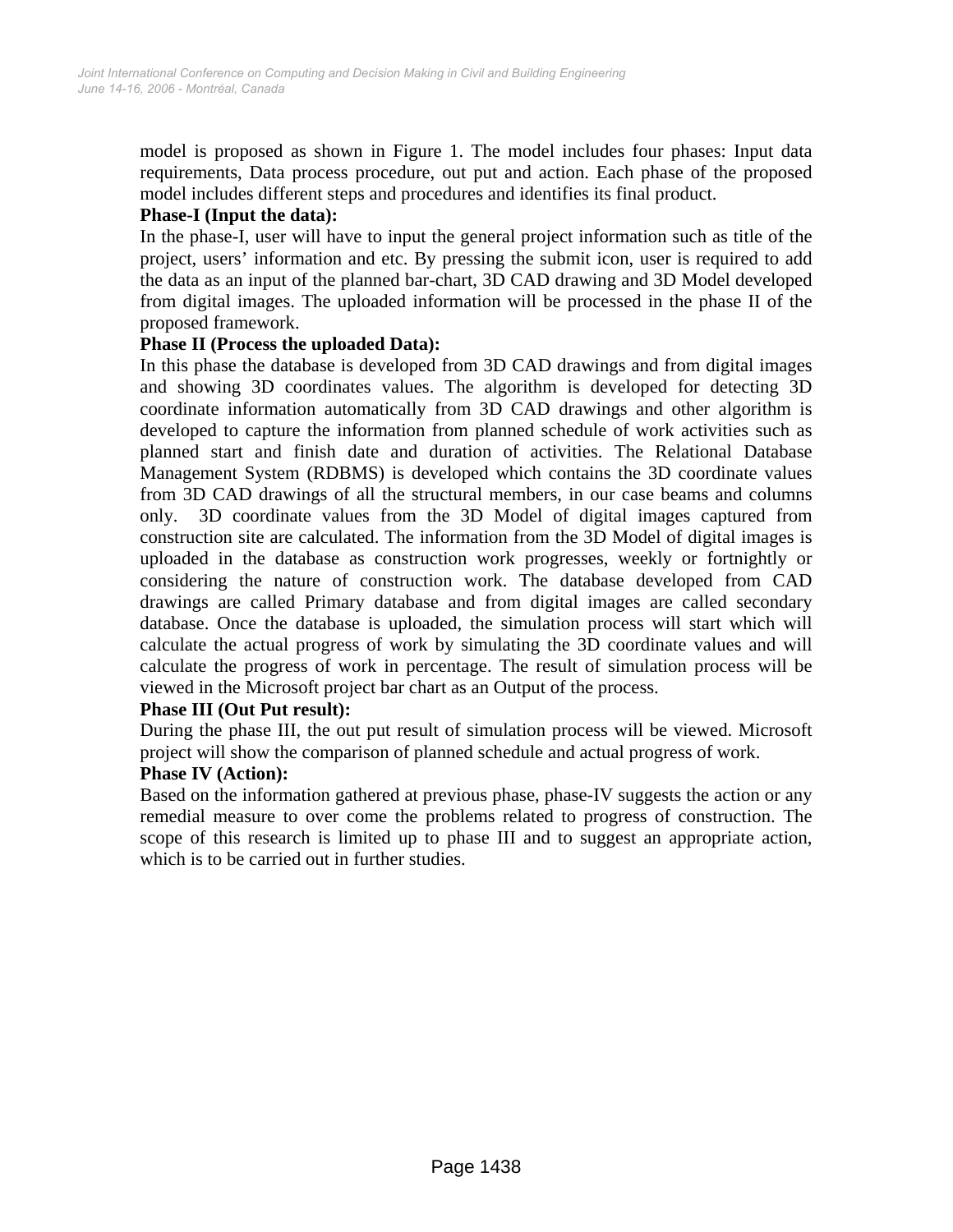*June 14-16, 2006 - Montréal, Canada Joint International Conference on Computing and Decision Making in Civil and Building Engineering*



Figure 1: DCM Framework model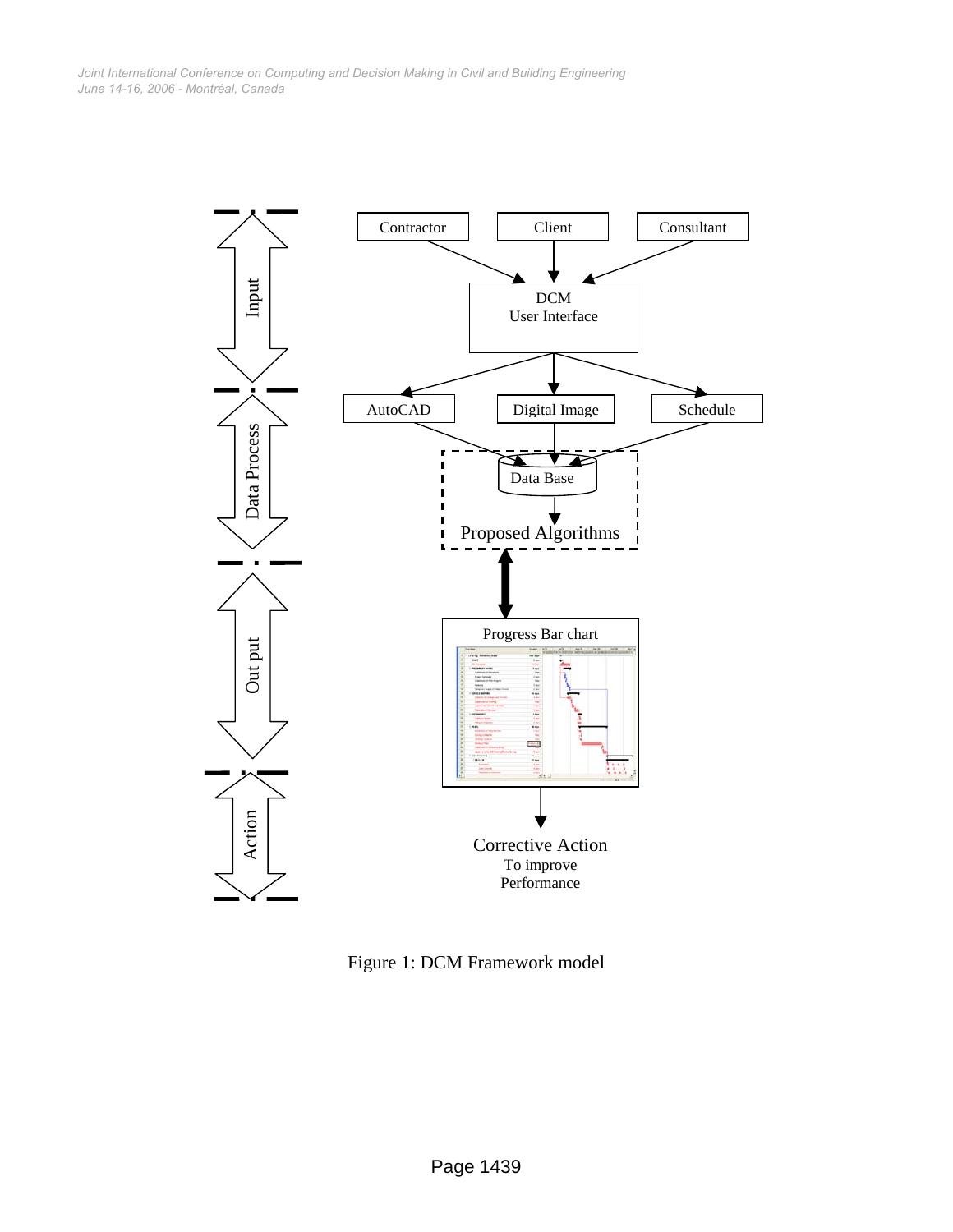# **DIGITALIZING CONSTRUCTION MONITORING (DCM) MODEL OVERVIEW**

Digitalizing the construction phase is the recent demand of the Malaysian Construction Industry and for the third world countries, where monitoring the project progress is carried-out by traditional method of capturing the photographs and placing these into monthly progress reports. Malaysian construction industry, which is the second largest industry to implement the Tele-Construction strategies and this study, is one part of that approach. The major object of developing this model is to the link between existing method of evaluating and monitoring the physical progress of construction scene with modern technology by developing an Artificial Intelligence to emulate the human brain.

Digitalizing Construction Monitoring (DCM) Model is a software package in the window environment, which is under development at Construction Technology and Management Center (CTMC), University Technology Malaysia (UTM) that integrate the digital images capture from small-details concrete structure elements at construction sites, AutoCAD drawings for the these structural elements and standard scheduling tools such as a Micro Soft Project. A prototype simulator is being developed using visual basic programming language in Windows programming environment that provides user with the ability to create self-contained windows applications. The visual programming features provide strong links to the Visual components Library classes of the Window System.

The proposed Model is intended to be a user-friendly application that is easy to access by different project team members. The main objectives and the scope of the system are as follows:

- a) To enable computer system to solve the problem intelligently by emulating the human brain.
- b) To reduce the amount of time spent recording, preparing and posting reports.
- c) To improve the tracking and control of the project and activities status.

#### **COMPONENTS AND STRUCTURE OF DCM**

The basic theory for developing the model is to extend the traditional approach to represent the dynamic and simultaneous construction operations by incorporating interrelationships between hierarchical processes of evaluating and development in the field of Information technology. With the continued development of easy-to-use computer software and improved graphical presentation media, many of the practical problems associated with formal scheduling mechanics have been overcome. Some of the function involved in project management, especially those concerned with project monitoring and evaluation (developing the actual physical progress bar chart) were virtually impossible to execute with any great speed before computers were used (Levine 1989). The rapid growth in the availability and power of microcomputers, coupled with their continuously decreasing cost, has made it possible for construction managers to effectively and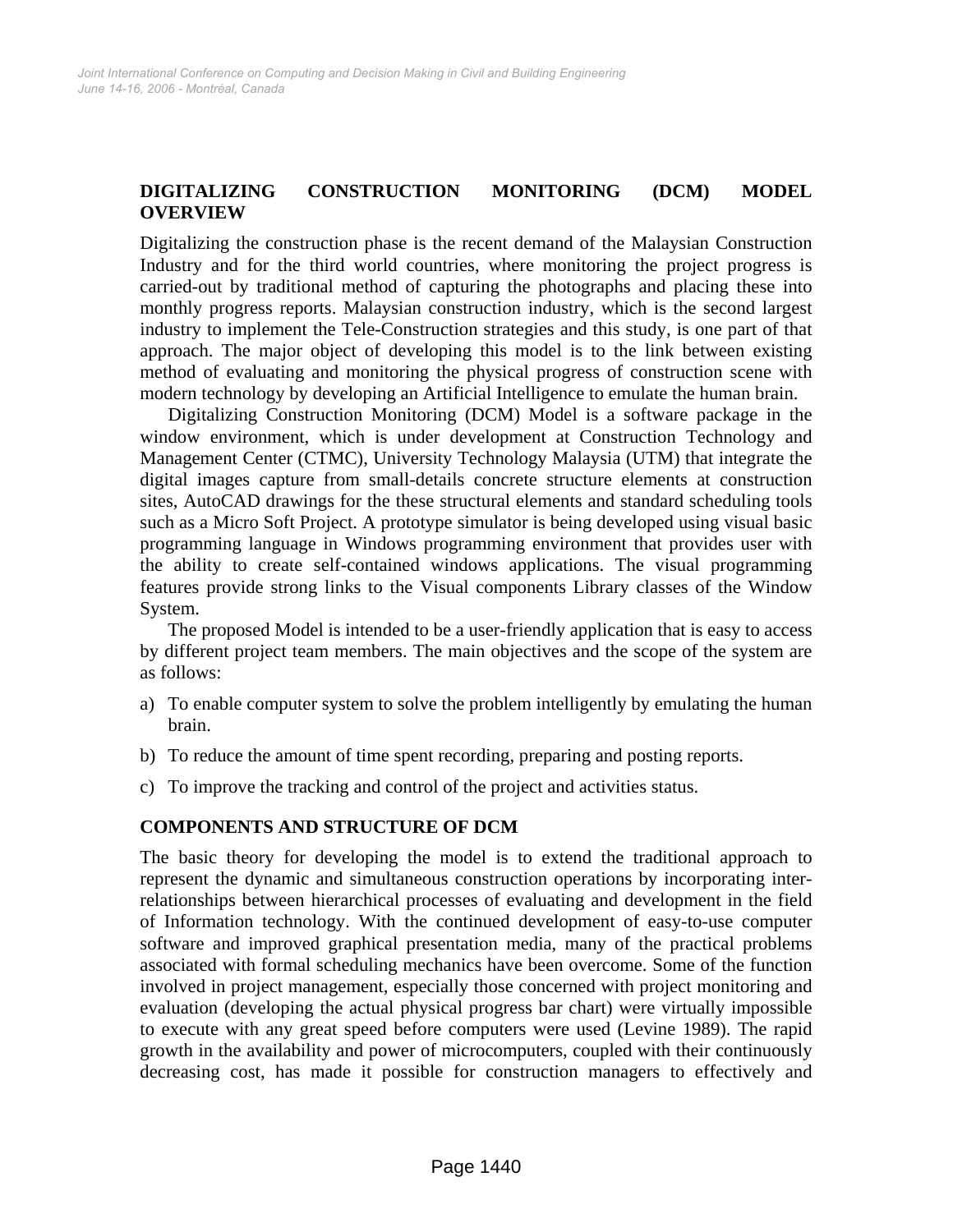efficiently analyze the massive amounts of data necessary to monitor and control the progress of the many interrelated tasks together to make a construction project. Taking into account characteristics and functions of DCM, it was programmed with knowledgebased system programming method.

This system demonstrates the computer vision integrate 3D CAD drawings of the project to produce construction as-built schedule. Computer vision defined by (Raynar and Smith 1994) was that; take 2D images or photos as input and produces descriptive information as out put. The actual construction is represented by the digital images of the construction scene and AutoCAD represents the original structural drawings of the elements. The scope of the research is to develop a vision or integrating system for processing images of the construction scene and for making the comparison with AutoCAD drawings. Figure 2 shows the structure of the DCM, the link between the digital images, CAD drawings and Planned Bar-chart is established and event-oriented programming (Visual Basic 6.0) is used to integrate the information from images and drawings to calculate the actual physical progress of the work and to show the actual progress of the work.

# **TESTING OF DCM MODEL**

Based on the conceptual model in Figure 2, entities and relationships were mapped into separate database in DCM. DCM currently supports the management and collection of as-built information on components, construction drawings, and related multimedia information such as a construction photographs and video clips. Taking advantage of relationships between entities, DCM provides multiple ways to access desired construction information from 3D Model of digital images and 3D component model in AutoCAD. The DCM will be operated through a user interface, to which access is via the set-up domain of the prototype. By installing the system, the user can access the various built-in functions; first he has to add the general information such as title of project, name of owner, consultant and contractor, then by clicking on submit icon it links to main page of the DCM and user have to browse the required information in the interface. Once user added all the required information then by clicking on start process icon it will start calculating the percentage of progress by comparing the primary and secondary databases. A pilot study was carried out to check the validity of DCM and results of pilot study would be incorporated to improve the efficiency of DCM. Figure 3 shows the result interface for pilot study and then by clicking on view icon it will interlink with the bar chart, which shows the planned schedule of work and actual physical progress. Initially this research is limited to develop the prototype for the superstructure concrete elements such as beams and columns only.

By integrating the structural member drawings and digital photos of the construction site and planned schedule of work supports for multiple ways to access/manage desired information was accomplished, while improving information consistency and redundancy. DCM allows the construction engineers to capture up-to-date as built information, analyze progress and helps during decision making. Structured and efficient information storage would help to improve information transfer to facility operators/maintainers. The concepts and prototype software (DCM) presented in this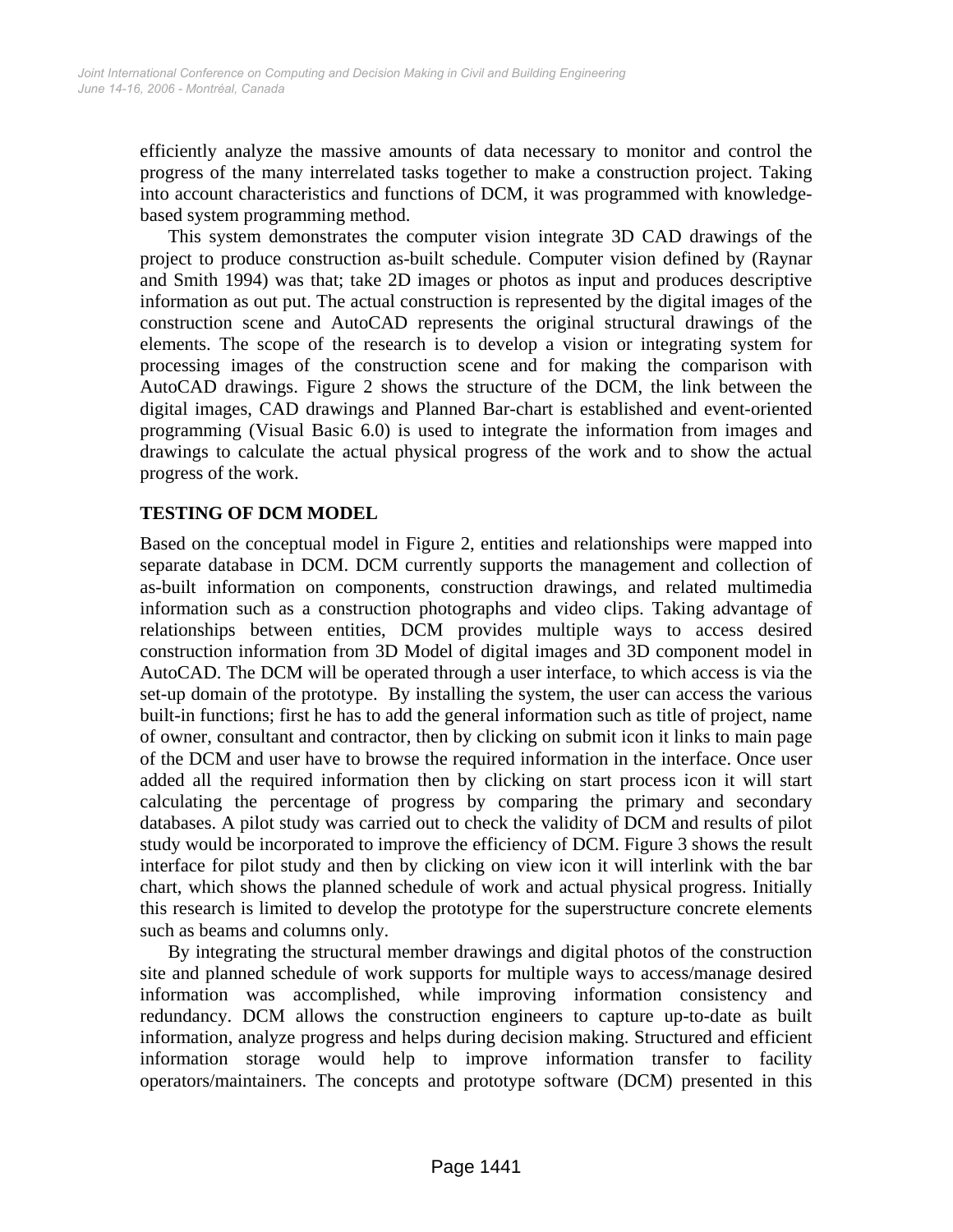paper is in use for updating the actual physical progress automatically of the Larkin Mosque construction project at Johor Bahru, Malaysia. The project is at its initial set-up, so the analysis of the system will be discussed in other publication.



Figure2: Process Flow Diagram of DCM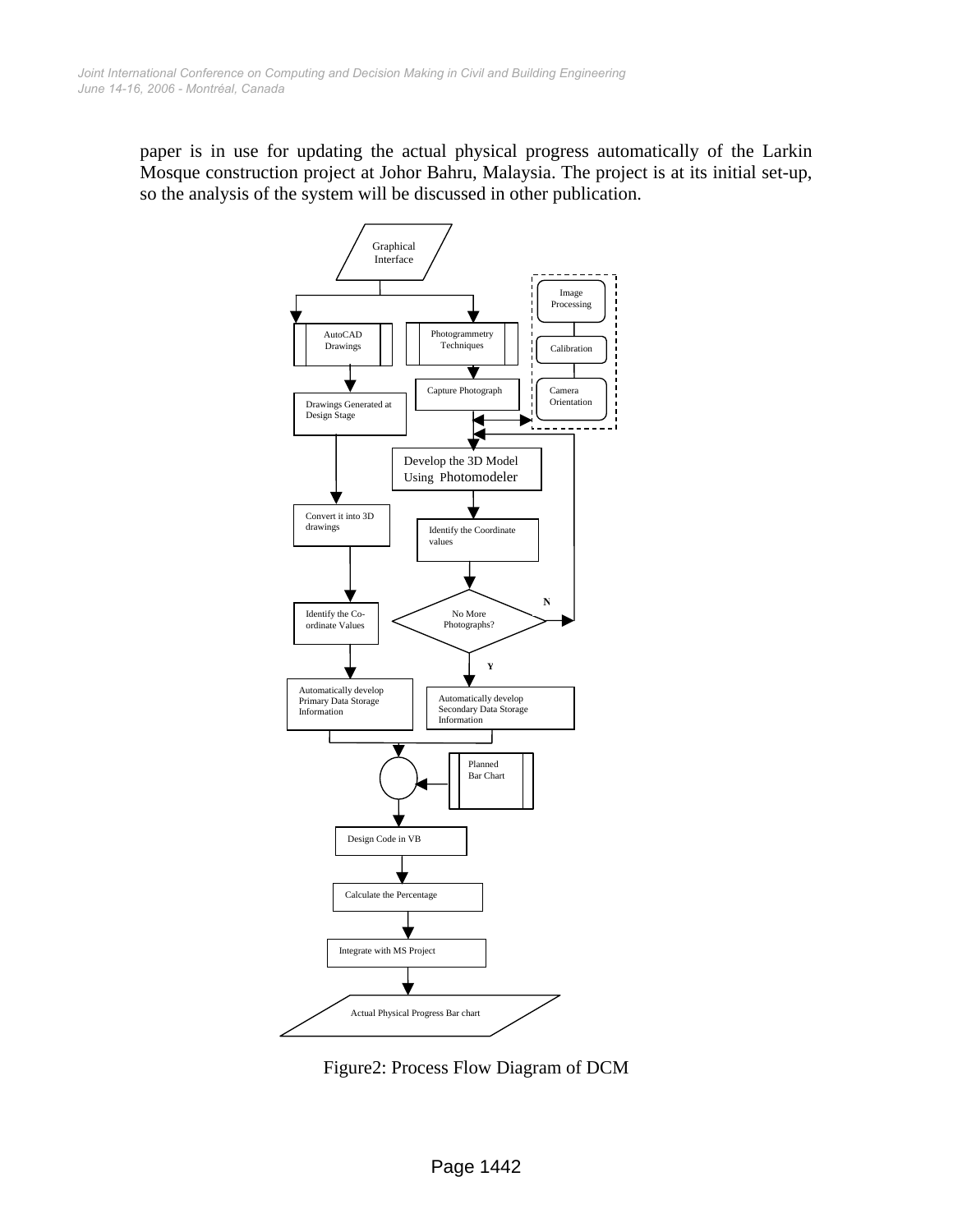| MDIForm1                                                                                                          |                            |                 |              | & Microsoft Project - Single Room - \umair             |                       |                          |                       |                                     |                  |
|-------------------------------------------------------------------------------------------------------------------|----------------------------|-----------------|--------------|--------------------------------------------------------|-----------------------|--------------------------|-----------------------|-------------------------------------|------------------|
| File                                                                                                              | ø                          |                 |              | File Edit View Insert Format Tools Project Window Help |                       |                          |                       |                                     | E X              |
| <b>Results</b><br>×                                                                                               | $B$ $B$ $B$ $C$ $C$        |                 |              | るも思い                                                   |                       |                          | Q ∞ ※ 第 目 C No Group  | $-$ QQ $_{\odot}$                   | $\boxed{2}$      |
| <b>Process Results</b><br>Total Coordinates:<br>Matched Coordinates:<br>$\overline{8}$<br>8<br>Percentage:<br>100 |                            |                 | Show - Arial |                                                        | $-8$                  | $\overline{\phantom{a}}$ | B I U E E E All Tasks |                                     | -8<br>$\sqrt{7}$ |
| MS Project Information                                                                                            |                            |                 | $\theta$     | <b>Task Name</b>                                       | Duration              | 19,06                    | Jan 16, '06           | Jan 23, '06<br>TWTFSSMTWTFSSMTWTFSS |                  |
| MS Project Filename: E:\zubair\New Folder\Final Test Project\Single                                               | E                          | $\overline{1}$  |              | Single Room 34 days                                    |                       |                          |                       |                                     |                  |
| <b>TYPE OF ELEMENT Column</b>                                                                                     | Calendar                   | $\overline{2}$  |              | $\exists$ Sub-struct                                   | 34 days               |                          |                       |                                     |                  |
| Stage of Element:<br>Column1                                                                                      |                            | $\mathbf{3}$    |              | $\Xi$ Ground                                           | 3 days                |                          |                       |                                     |                  |
| Percent Complete<br>100                                                                                           | É                          | $\Delta$        |              | Beam                                                   | 3 days                |                          |                       |                                     |                  |
| Percent Work Complete<br>100                                                                                      | Gantt<br>Chart             | 5               |              | Beam:                                                  | 3 days                |                          |                       |                                     |                  |
| Start Date<br>Tuesday, January 24, 2006                                                                           |                            | $6\phantom{.0}$ |              | Beam:                                                  | 3 days                |                          |                       |                                     |                  |
| Finish Date<br>Thursday, January 26, 2006                                                                         | 岡                          | $\overline{7}$  |              | Bean-                                                  | 3 days                |                          |                       |                                     |                  |
| <b>Updating Date</b><br>Monday, February 20, 2006                                                                 | Network                    | 8               |              | $\blacksquare$ Ground                                  | 3 davs                |                          |                       |                                     |                  |
|                                                                                                                   | Diagram                    | $\overline{9}$  |              | Colum                                                  | 3 days                |                          |                       |                                     |                  |
| AutoCAD Drawing Information<br>Database of AutoCad Drawing                                                        |                            | 10              |              | Colum                                                  | 3 days                |                          |                       |                                     |                  |
| Z<br>$\times$<br>Y<br>ㅅ                                                                                           | l,                         | 11              |              | Colum                                                  | 3 days                |                          |                       |                                     |                  |
| 1000<br>$\mathbf{0}$                                                                                              | Task                       | 12<br>13        |              | Colum                                                  | 3 days                |                          |                       |                                     |                  |
| $\mathsf{n}$<br>450<br>1000<br>450<br>450<br>1000                                                                 | Usage                      | 14              |              | Colum                                                  | 3 days                |                          |                       |                                     |                  |
| 450<br>$\mathbf{0}$<br>1000<br>v                                                                                  | t                          | 15              |              | Colum                                                  | 3 days                |                          |                       |                                     |                  |
|                                                                                                                   |                            | 16              |              | Colum<br>Colum                                         | 3 days                |                          |                       |                                     |                  |
| Digital Photo Information<br><b>Database of Digital Photo</b>                                                     | Tracking<br>Gantt          | 17              |              | $E$ First Flo                                          | 3 days<br>3 days      |                          |                       |                                     |                  |
| X<br>Y<br>$\overline{z}$<br>ㅅ                                                                                     |                            | 18              |              | Colum                                                  | 3 days                |                          |                       |                                     |                  |
| $\overline{0}$<br>$\overline{0}$<br>$\mathbf{0}$                                                                  | <b><u>udi</u>k</b>         | 19              |              | $\equiv$ Second                                        | 3 days                |                          |                       |                                     |                  |
| 450<br>$\overline{0}$<br>0<br>450<br>0<br>0.                                                                      | Resource                   | 20              |              | Colum                                                  | 3 days                |                          |                       |                                     |                  |
| 450<br>450<br>0.<br>$\checkmark$                                                                                  | Graph $\blacktriangledown$ |                 |              |                                                        | $\blacktriangleright$ | и                        |                       |                                     |                  |

Figure 3: Result of Pilot Study by implementing DCM Model

## **CONCLUSIONS**

This paper discuss the results of the questionnaire survey carried out in the Malaysian Construction Industry, which identify the need of automating system for project progress monitoring. Based on the results, Digitalizing Construction Monitoring (DCM) Model proposed and initially tested on a pilot project. DCM provides a vehicle for monitoring and controlling the physical progress by developing the computer-based applications. DCM evolves in an integrated framework and will have an impact on the ability of a construction project team to meet client needs. The application of DCM model for monitoring the actual physical progress enables project management teams to better track and controls the schedule of construction projects. The lesson learned through this will be incorporated with the current research to develop construction monitoring, and evaluation automatically for the physical progress report. It is the authors' believe that by implementing the latest technologies in the field of construction, especially during the execution phase could minimize the potential problems and encourages lesson-learned and innovation.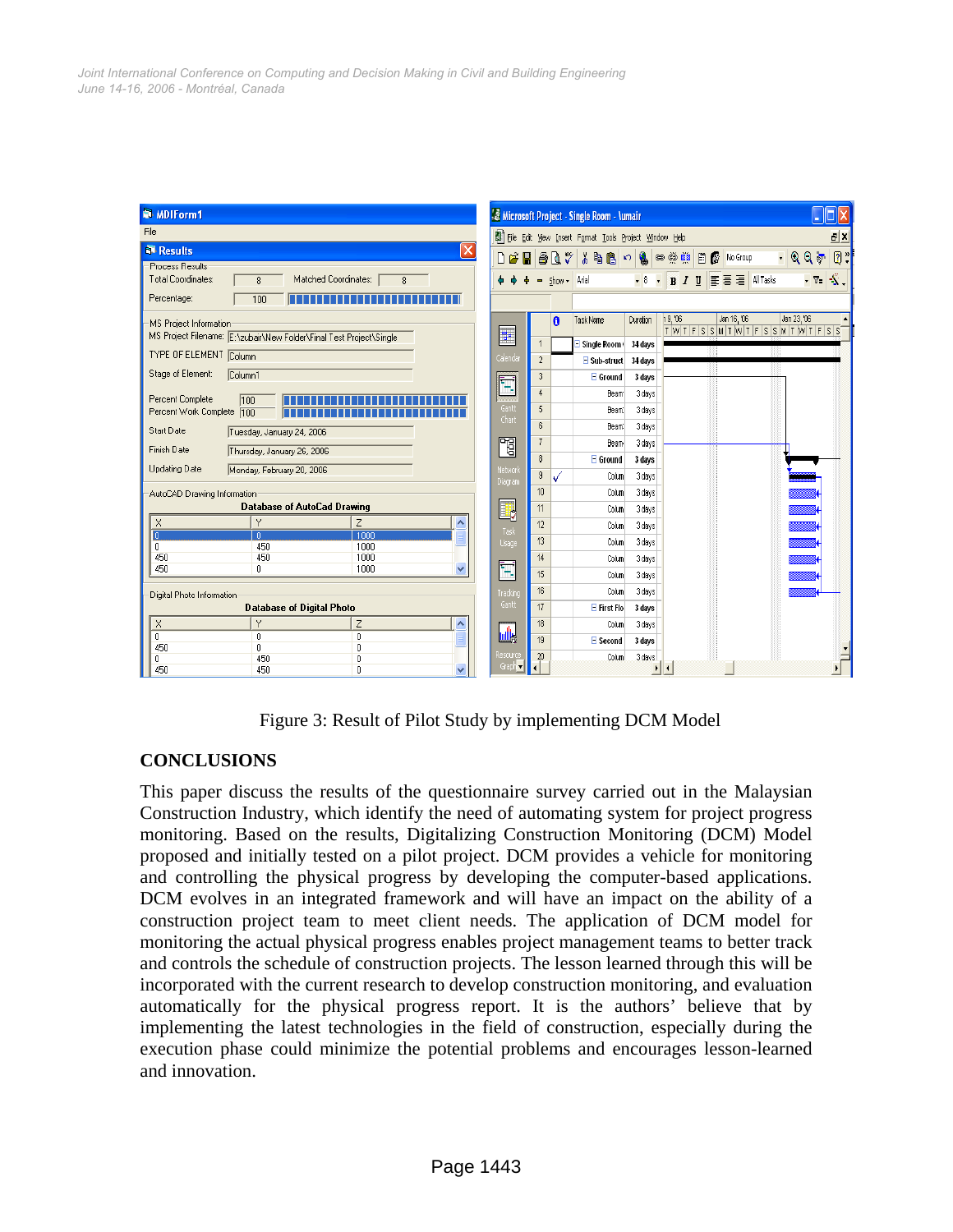# **REFERENCES**

- Abd.Majid M.Z., (1997), *Non-Excusable Delays in Construction*. Ph.D. Thesis, Loughborough University.
- Abeid, J. N., Allouche, E., Arditi, D. and Hayman, M. (2003). PHOTO-NET-II: a computer-based monitoring system applied to a project Management. *Journal of Automation in Construction* Vol.12, Issue5, September 2003, p.p. 603-616.
- Chau, K.W., Anson, M. and Zhang, J.P. (2004), Four Dimensional Visualization of Construction Scheduling and Site Utilization. *Journal of Construction Engineering and Management* Vol.130, No.4, August 1, 2004, pp 598-606
- Chehayeb, N.N and AbouRizk S.M. (1995), Applications of Simulation in Progress Reporting and Control. *Proceeding of the 1995 winter simulation conference* pp 1009-1016.
- Cheung, S.O., Suen, H.C.H. and Cheung, K.K.W (2004). PPMS: a web based construction Project Performance Monitoring System, *Automation in construction* 13 (2004), p.p. 361-376.
- Dzeng, R.J., Tserng, H.P., and Wang, W.C. (2005), Automating Schedule Review for Expressway Construction. *Journal of Construction Engineering and Management* Vol.131, No.1, January1, 2004, pp 127-136.
- Kang, L.S., Jee, S.B., Kim, C.H. and Lee, Y.S. (2004). Simplified Information Management Methodology to link 2D/3D objects in 4D Systems for Civil Engineering Projects. Proceedings of Construction Applications of Virtual Reality (CONVR) *2004,* at ADETTI / ISCTE, Lisbon, 13-15 September 2004.
- Kumaraswamy, M. M. (1993). *Evaluating success levels of mega projects*. *Proceedings International Space University conference,* National Aero and space Admin (NASA) of Management, Scientific and Technology Information Centre, Washington, D. C, 76-91.
- Kumaraswamy, M. M. (1996), Systematizing Construction Project Evaluations. *Journal of Management in Engineering* Vol. 12, No. 1 Jan/Feb 1996, p.p. 34-39.
- Levine, H. (1989). *A project management using microcomputers.* McGraw Hill, UK.
- Raynar K.A. and Smith, G.R. (1994). Overlaying Digital Images with 3-D CAD to Document As-built construction, *Proceeding of the First Congress on Computing in Civil Engineering,* 20-22 June, 1994, in Washington, D.C. pp.751-757.
- Saad, I.M.H. (1999). The project reporter: Multimedia progress reporting for construction projects, Construction Information Digital Library http;//itc.scix.net/paper W78-1999- 2358.content.Vol. 10, No. 56, pp. 181-207.
- Stumpf, A., Liu, L.Y., Kim, C.-S and Chin, S. (1998). Delivery and Test of the Digital Hardhat System at U.S. Army Corp Engineers Fort Worth District Office, *USACERL ADP Report 99/16.* December, 1998.
- Stumpf, A.L., Chin, S, Liu, L.Y. and Ganeshan, R. (1995). "Use of a Relational Data base System to Integrate Product and Process Information during Construction", *Construction Information Digital Library http;//itc.scix.net/paper,* W78-1995-316- 326.
- Syed, S., Froese, T. (1998). Project management information control systems *Canadian Journal of Civil Engineering*; Aug 1998; 25, 4.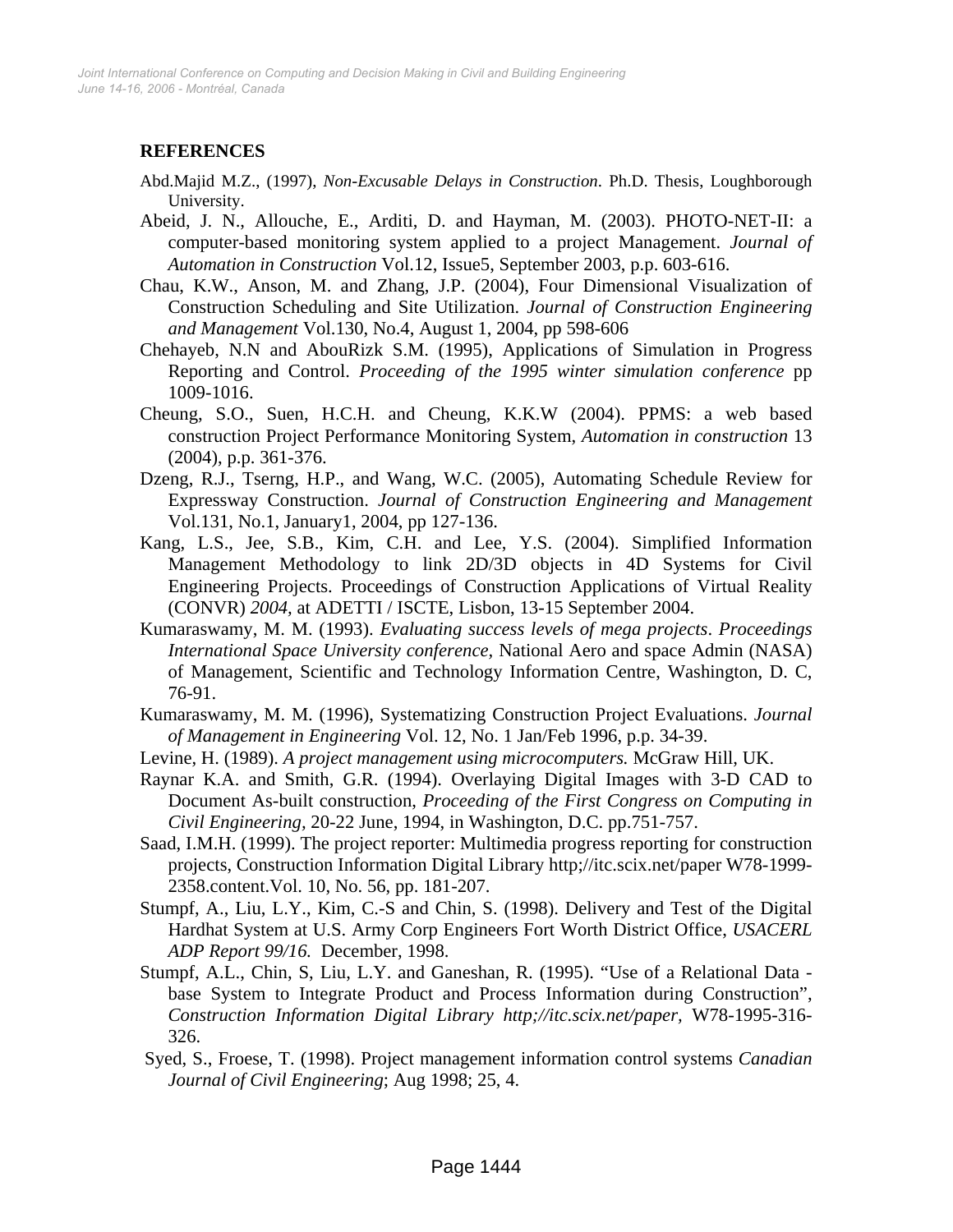### **APPENDICES**

| Appendix A: The Result sheet of Preliminary Questionnaire Survey |  |
|------------------------------------------------------------------|--|
|------------------------------------------------------------------|--|

|                                       |                        |                                              |                                              |                                            | Methods of Project Progress Evaluation and Monitoring   |                                        |  |                               |       |                        |
|---------------------------------------|------------------------|----------------------------------------------|----------------------------------------------|--------------------------------------------|---------------------------------------------------------|----------------------------------------|--|-------------------------------|-------|------------------------|
|                                       |                        | Ranking Options                              |                                              |                                            |                                                         |                                        |  |                               |       |                        |
| Suggested Methods                     | $(1)VR$ -<br>Very Rare |                                              | $(2)$ $RA-$<br>Rare                          | $(3)$ SF-<br>Slightly<br><b>Frequently</b> | (4) FR<br><b>Frequently</b>                             | $(5)$ VF-<br>Very<br><b>Frequently</b> |  | Total<br>Responden<br>t       |       | Total<br>Mean<br>Value |
|                                       |                        |                                              |                                              |                                            | Respondant's waitage to Suggested Method (1)            |                                        |  |                               |       |                        |
| The money Plan                        | 1                      |                                              | 6                                            | 4                                          | 18                                                      | 17                                     |  | 46                            |       |                        |
| (Cost weightage):                     |                        |                                              |                                              | Average Index Method                       |                                                         |                                        |  |                               |       |                        |
|                                       | 0.022                  |                                              | 0.261                                        | 0.261                                      | 1.565                                                   | 1.848                                  |  |                               |       | 3.957                  |
|                                       |                        |                                              |                                              |                                            | Respondant's waitage to Suggested Method (2)            |                                        |  |                               |       |                        |
| The time Plan                         | $\overline{2}$         |                                              | 3<br>5<br>14                                 |                                            |                                                         | 22                                     |  | 46                            |       |                        |
| (Tim e weightage)                     |                        | Average Index Method                         |                                              |                                            |                                                         |                                        |  |                               |       |                        |
|                                       |                        | 0.043<br>0.130<br>0.326<br>1.217<br>2.391    |                                              |                                            |                                                         |                                        |  |                               | 4.109 |                        |
| The Resource Plan                     |                        |                                              |                                              |                                            | Respondant's waitage to Suggested Method (3)            |                                        |  |                               |       |                        |
| $(M$ anpower                          | 3                      |                                              | 11                                           | 17                                         | 10                                                      | 5                                      |  | 46                            |       |                        |
| $w$ eightage)                         |                        |                                              |                                              | Average Index Method                       |                                                         |                                        |  |                               |       |                        |
|                                       | 0.065                  |                                              | 0.478                                        | 1.109                                      | 0.870                                                   | 0.543                                  |  |                               |       | 3.065                  |
|                                       |                        |                                              |                                              |                                            | Processes of Project Progress Monitoring and Evaluating |                                        |  |                               |       |                        |
|                                       |                        |                                              |                                              |                                            |                                                         |                                        |  |                               |       |                        |
|                                       |                        | <b>Ranking Options</b>                       |                                              |                                            |                                                         |                                        |  |                               |       |                        |
| <b>Suggested Methods</b>              | $(1)VR-$<br>Very Rare  | $(2) RA -$<br>Rare                           | $(3)$ SF-<br>Slightly<br>Frequently          | $(4) FR-$<br>Frequently                    | $(5)$ VF-<br>Very<br><b>Frequently</b>                  | Total<br>Responden<br>$\mathbf{t}$     |  | Total<br>Mean<br><b>Value</b> |       |                        |
|                                       |                        | Respondant's waitage to Suggested Method (1) |                                              |                                            |                                                         |                                        |  |                               |       |                        |
| Traditional                           | $\overline{4}$         | 6                                            | 12                                           | 14                                         | 10                                                      | 46                                     |  |                               |       |                        |
| Approach                              |                        | Average Index Method                         |                                              |                                            |                                                         |                                        |  |                               |       |                        |
|                                       | 0.087                  | 0.261                                        | 0.783                                        | 1.217                                      | 1.087                                                   |                                        |  | 3.435                         |       |                        |
|                                       |                        |                                              | Respondant's waitage to Suggested Method (2) |                                            |                                                         |                                        |  |                               |       |                        |
| Software for                          | $\mathbf{1}$           | $\overline{4}$                               | 8                                            | 17                                         | 16                                                      | 46                                     |  |                               |       |                        |
| scheduling                            |                        | <b>Average Index Method</b>                  |                                              |                                            |                                                         |                                        |  |                               |       |                        |
|                                       | 0.022                  | 0.174                                        | 0.522                                        | 1.478                                      | 1.739                                                   |                                        |  | 3.935                         |       |                        |
| Real-time<br><b>Monitoring System</b> |                        |                                              | Respondant's waitage to Suggested Method (3) |                                            |                                                         |                                        |  |                               |       |                        |
|                                       | 16                     | 13                                           | 10                                           | 5                                          | 2                                                       | 46                                     |  |                               |       |                        |
|                                       |                        | Average Index Method                         |                                              |                                            |                                                         |                                        |  |                               |       |                        |
|                                       | 0.348                  | 0.565                                        | 0.652                                        | 0.435                                      | 0.217                                                   |                                        |  | 2.217                         |       |                        |
|                                       |                        |                                              | Respondant's waitage to Suggested Method (4) |                                            |                                                         |                                        |  |                               |       |                        |
| <b>Field Inspection</b>               | 17                     | 18                                           | $\mathfrak{s}$                               | 6                                          | $\boldsymbol{0}$                                        | 46                                     |  |                               |       |                        |
| <b>Reporting System</b>               |                        | <b>Average Index Method</b>                  |                                              |                                            |                                                         |                                        |  |                               |       |                        |
| (FIRST)                               | 0.370                  | 0.783                                        | 0.326                                        | 0.522                                      | 0.000                                                   |                                        |  | $\mathbf{2}$                  |       |                        |
|                                       |                        |                                              |                                              |                                            |                                                         |                                        |  |                               |       |                        |